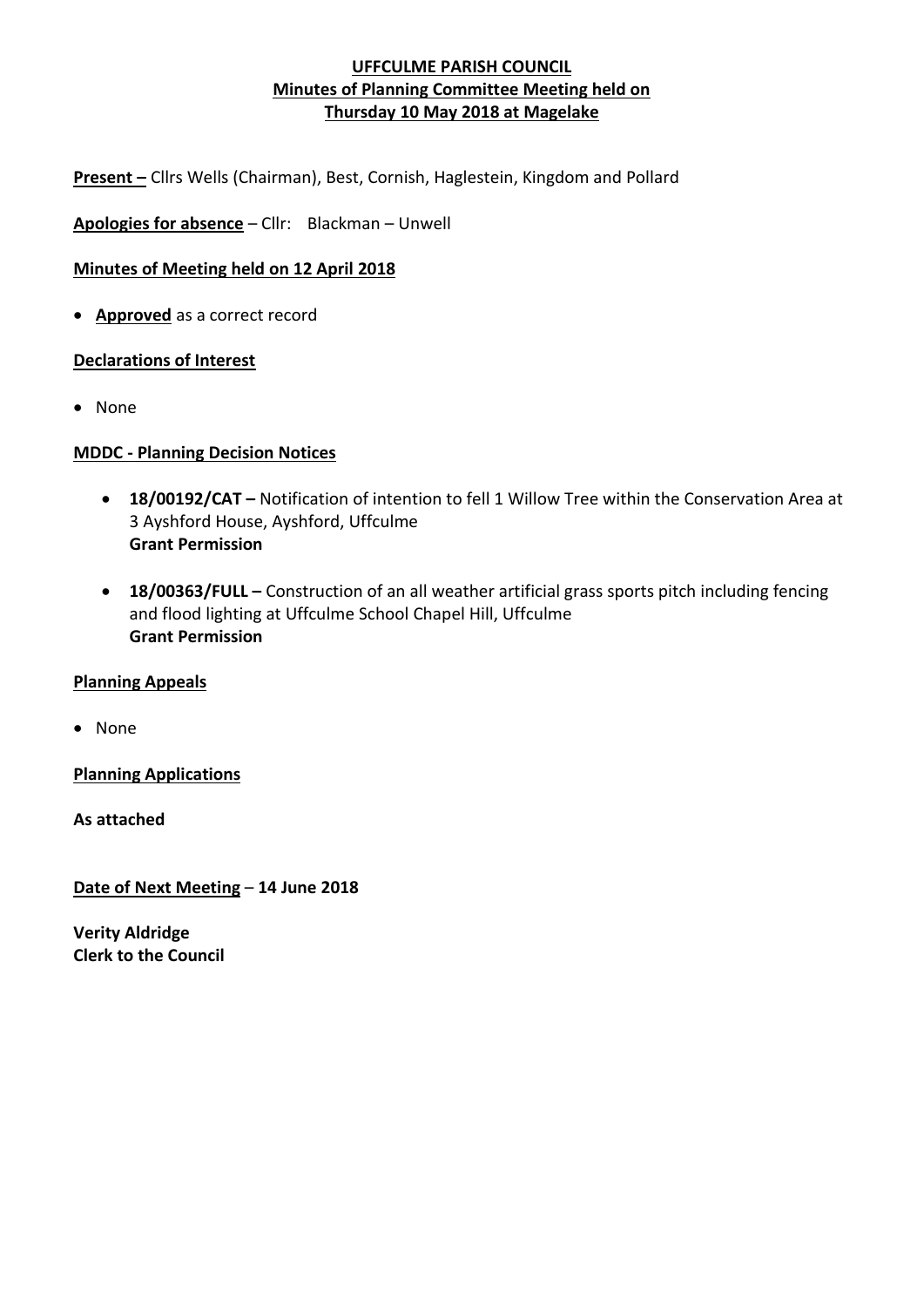• **18/00468/HOUSE –** Erection of a self contained annexe and utility at Gills Cottage, Cradock

**No Objection, subject to approval of the application by the Conservation Officer**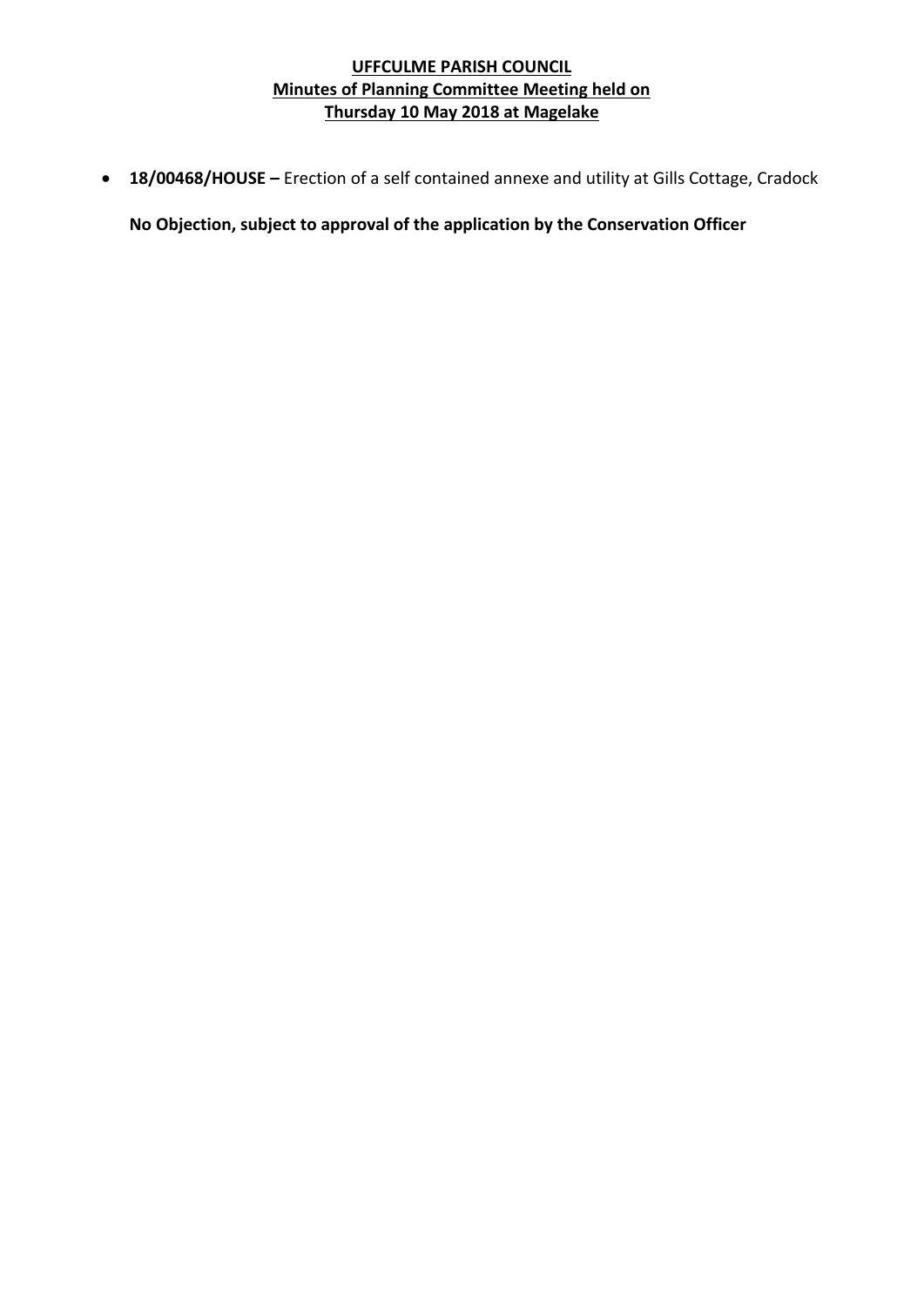• **18/00470/LBC –** Listed Building Consent for demolition of garage and section of cob wall; erection of self-contained annexe and utility; installation of replacement windows and doors and internal and external alterations at Gills Cottage, Craddock

**No Objection, subject to approval of the application by the Conservation Officer**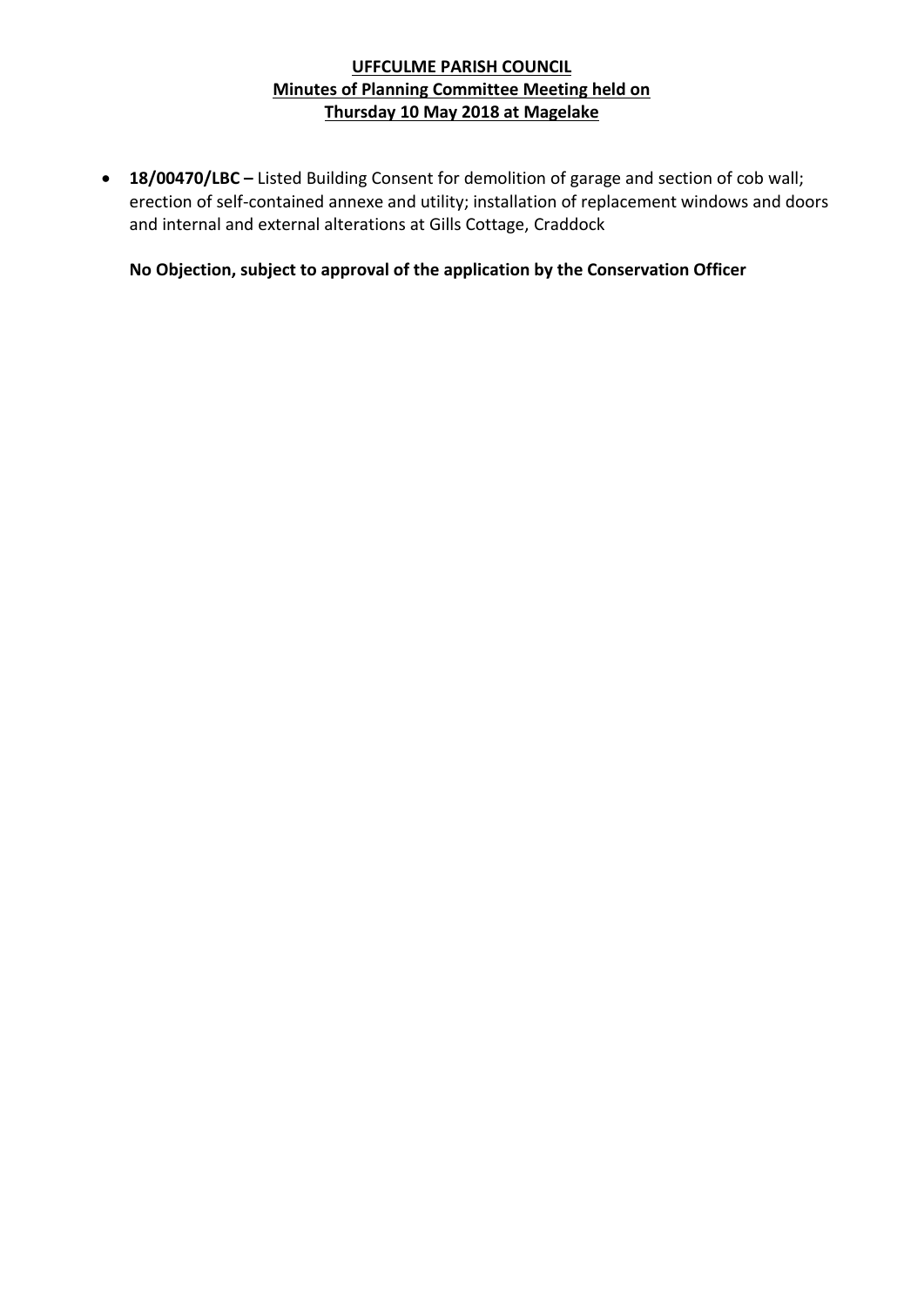• **18/00607/HOUSE –** Erection of a first floor extension over kitchen and single storey extension to rear at 5 Russet Close, Uffculme

**The Parish Council has no objection to the application, although the drawings submitted suggest that there is to be an additional staircase, possibly to a loft conversion. We feel that if this is the plan the applicant should provide further information.**